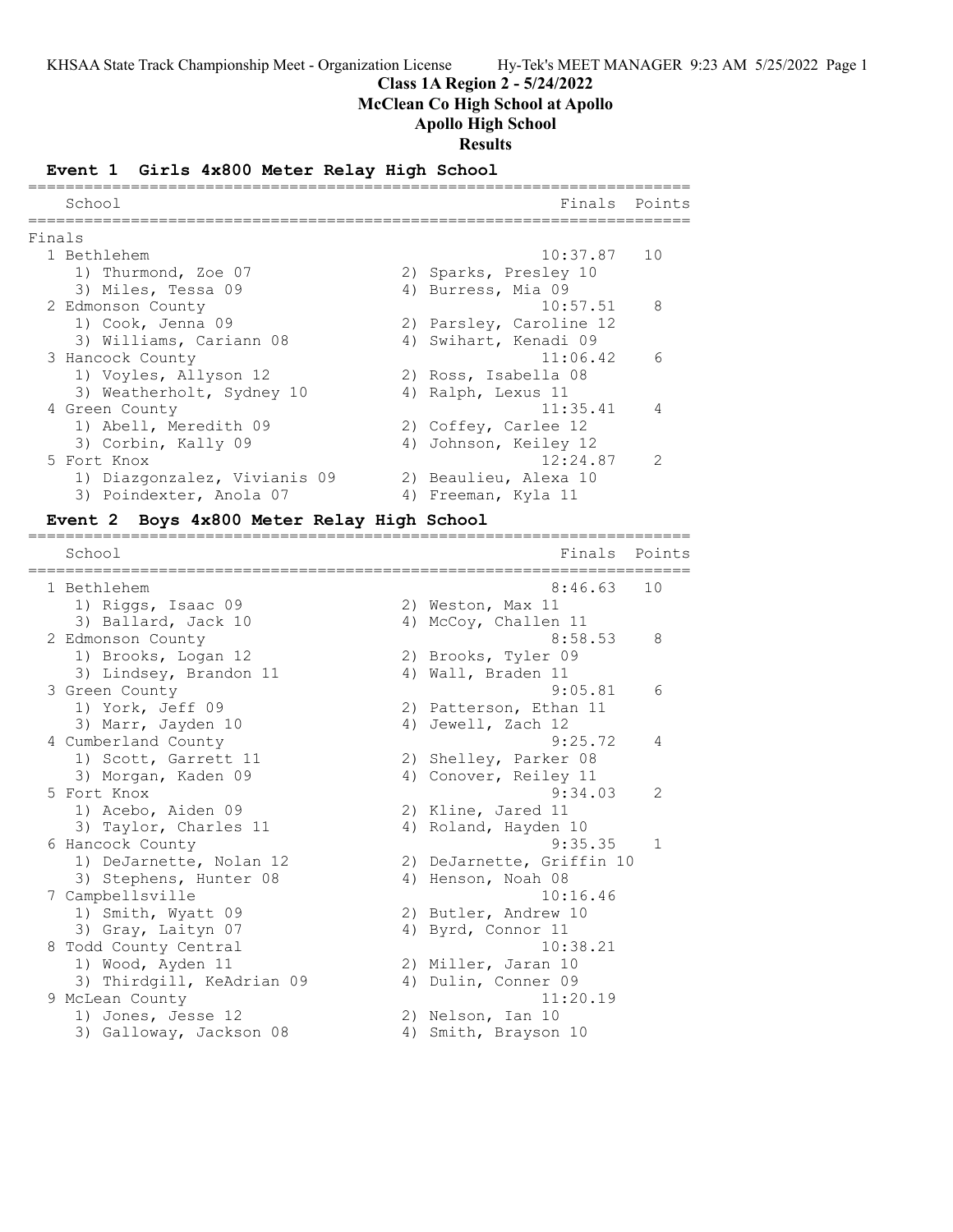# **Class 1A Region 2 - 5/24/2022**

**McClean Co High School at Apollo**

# **Apollo High School**

# **Results**

# **Event 3 Girls 100 Meter Hurdles High School**

| Name                  | Year School            | Finals H# Points |                |              |
|-----------------------|------------------------|------------------|----------------|--------------|
| 1 Bailey, Mallary     | 10 Owensboro Catholic  | 17.16            |                | $2 \quad 10$ |
| 2 Blaydes, Mia        | 09 Green County        | 17.83            |                | $2 \t 8$     |
| 3 Renfrow, Emma       | 12 Green County        | 18.15            |                | $2 \quad 6$  |
| 4 Scott, Ava          | 09 Todd County Central | 20.05            |                | $2 \quad 4$  |
| 5 Williams, Leah      | 07 Fort Knox           | 20.26            | $\overline{2}$ | -2           |
| 6 Gaspar, Leilanikai  | 09 Fort Knox           | 20.29            | $\mathcal{L}$  |              |
| 7 Lozano, Mariela     | 09 Bethlehem           | 20.36            | $\mathcal{L}$  |              |
| 8 Gordon, Kaprice     | 10 Russellville        | 21.38            |                |              |
| 9 Lancaster, Scarlett | 09 Todd County Central | 21 96            | $\mathcal{P}$  |              |
|                       |                        |                  |                |              |

#### **Event 4 Boys 110 Meter Hurdles High School**

==========================================================================

| Name                | Year School            | Finals H# Points |               |               |
|---------------------|------------------------|------------------|---------------|---------------|
| 1 Bishop, Jake      | 10 Green County        | 16.86            |               | $2 \quad 10$  |
| 2 Smith, Martaveous | 10 Bethlehem           | 18.92            |               | - 8           |
| 3 Pacheco, Rolando  | 09 Russellville        | 18.97            | 2             | 6             |
| 4 Johnson, Jaron    | 07 Campbellsville      | 19.49            | 2             | 4             |
| 5 Crepps, George    | 12 Bethlehem           | 19.88            |               | $\mathcal{L}$ |
| 6 McDonald, Andrew  | 12 Todd County Central | 21.08            | 2             |               |
| 7 Deweese, Marshall | 09 Russellville        | 21.40            | $\mathcal{L}$ |               |
| 8 Chumnoeur, Byon   | 07 Fort Knox           | 21.61            | $\mathcal{L}$ |               |
| 9 Smith, La'Danien  | 07 Campbellsville      | 21.85            | $\mathcal{L}$ |               |
| 10 Embry, Eli       | 08 Hancock County      | 22.64            | 2             |               |

#### **Event 5 Girls 100 Meter Dash High School**

========================================================================== Name Year School Finals H# Points ========================================================================== 1 Morris, Jermani 10 Russellville 13.14 4 10 2 Hammes, Jessi 10 Washington County 13.32 4 8 3 Peterson, Yasmne 12 Todd County Central 13.49 4 6 4 Dowlen, Anastasia 12 Russellville 13.49 4 4 5 Graves, Aubrey 11 Monroe County 13.58 4 2 6 Rice, Kashlynn 11 McLean County 13.58 4 1 7 Cecil, Emilee 12 Owensboro Catholic 13.76 4 8 Lee, Rebecca 12 Bethlehem 13.83 4 9 Myers, Candice 08 Cumberland County 13.98 3 10 Walls, Tessa 07 Hancock County 14.02 3 11 Hines, Caitlin 10 Todd County Central 14.04 3 12 Henry, Keara 11 Fort Knox 14.27 3 13 Matheson, Brianna 07 Metcalfe County 14.28 2 14 Triplett, Faith 12 Fort Knox 14.28 3 15 Garmon, Hailee 11 Monroe County 14.36 3 16 Kennedy, Akyiah 08 Caverna 14.62 3 17 White, Emma 11 Edmonson County 15.06 2 18 Gholston, Myricle 12 Campbellsville 15.13 2 19 Wilburn, Lajayla 09 Cumberland County 15.14 2 20 Boswell, Zaylee 07 Metcalfe County 15.18 1 21 Baker, Jessica 11 Washington County 15.22 2 22 Rogers, Rose 08 Caverna 15.23 2 23 Jackson, Hannah 11 Hancock County 15.35 2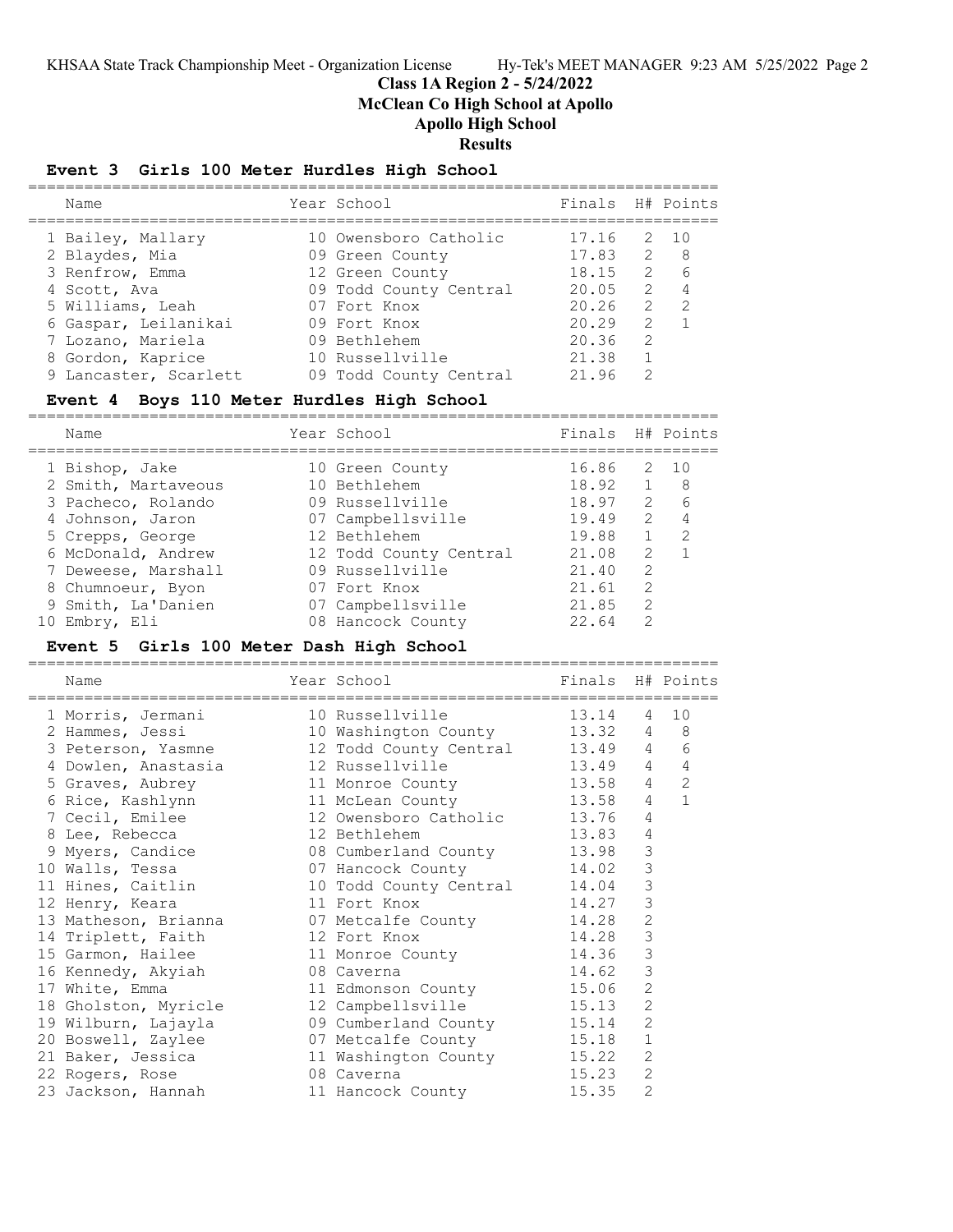# **Class 1A Region 2 - 5/24/2022**

**McClean Co High School at Apollo**

# **Apollo High School**

# **Results**

# **....Event 5 Girls 100 Meter Dash High School**

| 24 Parkerson, Molly | 09 Bethlehem       | 15.52 1 |  |
|---------------------|--------------------|---------|--|
| 25 Troutman, Ellie  | 08 McLean County   | 15.87 2 |  |
| 26 Manor, Peytin    | 07 Edmonson County | 16.19 1 |  |

### **Event 6 Boys 100 Meter Dash High School**

==========================================================================

| Name<br>============================ | Year School States School<br>______________________________________ | Finals H# Points |                |                |
|--------------------------------------|---------------------------------------------------------------------|------------------|----------------|----------------|
| 1 Blunt, Malik                       | 12 Fort Knox                                                        | 10.85            | $\overline{4}$ | 10             |
| 2 Griffin, Tristin                   | 12 Fort Knox                                                        | $11.11$ 4 8      |                |                |
| 3 Galima, Keanu                      | 12 Todd County Central                                              | 11.30 4          |                | 6              |
| 4 Riddick, Omarion                   | 12 Todd County Central 11.61 4                                      |                  |                | 4              |
| 5 Brady, Jordan                      | 12 Bethlehem<br>11.74                                               |                  | $\overline{4}$ | $\overline{2}$ |
| 6 Mitchell, Darian                   | 12 Green County 11.83                                               |                  | 4              | $\mathbf{1}$   |
| 7 Howard, Lucas                      | 11 Monroe County 11.84                                              |                  | 3              |                |
| 8 Baker, Ben                         | 11 Hancock County 11.85                                             |                  | 4              |                |
| 9 Clayton, Zach                      | 11 McLean County 12.14                                              |                  | $\overline{4}$ |                |
| 10 Tucker, Charles                   | 10 Campbellsville 12.19                                             |                  | 3              |                |
| 11 Williams, Monti                   | 11 Russellville 12.23                                               |                  | 3              |                |
| 12 Noyola, Gabriel                   | 08 Campbellsville 12.25                                             |                  | 3              |                |
| 13 Shields, Blake                    | 09 Edmonson County 12.49                                            |                  | 3              |                |
| 14 Sheffield, Tate                   | 11 Monroe County 12.50                                              |                  | 3              |                |
| 15 Pheh, Bart                        | 09 Owensboro Catholic 12.55                                         |                  | 3              |                |
| 16 Burnett, Cameron                  | 11 Russellville<br>12.67                                            |                  | $\overline{2}$ |                |
| 17 Wathen, Braydon                   | 11 Hancock County 12.69                                             |                  | 3              |                |
| 18 Carrico, Lucas                    | 10 Washington County 12.75                                          |                  | $\overline{c}$ |                |
| 19 Dawson, Ben                       | 10 Owensboro Catholic 12.82                                         |                  | $\overline{2}$ |                |
| 20 Smurphat, Nick                    | 10 Washington County 12.93                                          |                  | $\overline{2}$ |                |
| 21 Kieth, Payton                     | 11 Edmonson County 13.42                                            |                  | $\overline{c}$ |                |
| 22 Fabek, Ryan                       | 07 Bethlehem                                                        | 13.43            | $\overline{2}$ |                |
| 23 Stratton, Hunter                  | 07 McLean County                                                    | 13.59            | $\overline{2}$ |                |
| 24 Flemming, Andrew                  | 10 Metcalfe County 13.65                                            |                  | $\mathbf{1}$   |                |
| 25 LaGrange, Henry                   | 10 Cumberland County                                                | 14.58            | 1              |                |

# **Event 7 Girls 4x200 Meter Relay High School**

| School                    | Finals H# Points          |               |                |
|---------------------------|---------------------------|---------------|----------------|
| 1 Bethlehem               | $1:55.49$ 2 10            |               |                |
| 1) Lee, Rebecca 12        | 2) Young, Khloe 09        |               |                |
| 3) Meredith, Lilly 11     | 4) Thurmond, Carlie 10    |               |                |
| 2 Todd County Central     | 1:57.11                   | $\mathcal{L}$ | 8              |
| 1) Chamberlin, Melanie 10 | 2) Hines, Caitlin 10      |               |                |
| 3) Peterson, Yasmne 12    | 4) Scott, Ava 09          |               |                |
| 3 Edmonson County         | $1:57.39$ 2               |               | 6              |
| 1) Cena, Emma Grace 12    | 2) Compton, Christina 11  |               |                |
| 3) Cook, Jenna 09         | 4) Vincent, Lilly Jane 11 |               |                |
| 4 Green County            | $2:02.16$ 2               |               | $\overline{4}$ |
| 1) Blaydes, Mia 09        | 2) Purvis, Brianna 12     |               |                |
| 3) Shively, Makyla 08     | 4) Creason, Amelia 11     |               |                |
| 5 Cumberland County       | 2:02.48                   | $\mathcal{P}$ | $\overline{2}$ |
| 1) Craft, Graci 10        | 2) Elmore, Abby 08        |               |                |
| 3) Myers, Candice 08      | 4) Alexander, Raelyn 07   |               |                |
| 6 Fort Knox               | 2:04.29                   | $\mathcal{P}$ |                |
|                           |                           |               |                |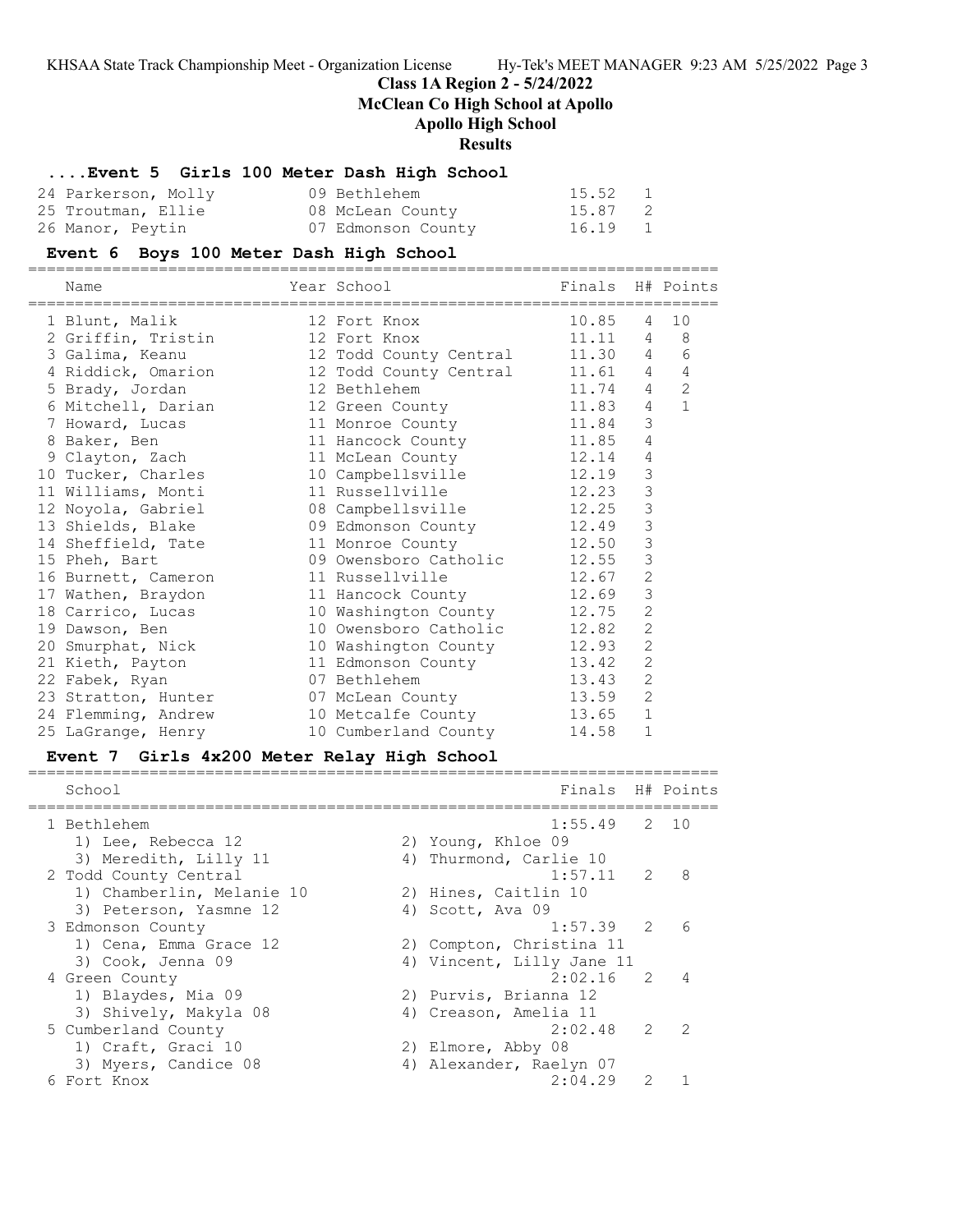### **Class 1A Region 2 - 5/24/2022**

**McClean Co High School at Apollo**

# **Apollo High School**

# **Results**

### **....Event 7 Girls 4x200 Meter Relay High School**

| 2) Diazgonzalez, Vivianis 09 |
|------------------------------|
| 4) DeSequeria, Ana 07        |
| $2:15.86$ 2                  |
| 2) Willoughby, Rainy 09      |
| 4) Schutte, Rachel 09        |
| 2:23.92                      |
| 2) Levi, Emma 07             |
| 4) Williams, Alyssa 09       |
|                              |

#### **Event 8 Boys 4x200 Meter Relay High School** ==========================================================================

School **Finals** H# Points ========================================================================== 1 Todd County Central 1:35.02 2 10 1) Galima, Keanu 12 2) Riddick, Omarion 12 3) Grullon, Franklin 11 (4) Moore, Preston 12 2 Green County 1:36.08 2 8 1) Bishop, Jake 10 2) Bale, Gage 09 3) Seymour, Jullian 10 4) Mitchell, Darian 12 3 Fort Knox 1:37.14 2 6 1) Hinds, Christopher 09 2) Hinds, Joseph 09 3) Taylor Jr, Lionel 12 4) Leggette, Allston 11 4 Bethlehem 1:37.68 2 4 1) Brady, Jordan 12 2) Ballard, Isaiah 10 3) Osborne, Nick 11 4) Smith, Martaveous 10 5 Campbellsville 1:39.02 2 2 1) Vicari, Camren 10 2) Noyola, Gabriel 08 3) Tucker, Charles 10 4) Weathers, Deondre 10 6 Russellville 1:41.99 2 1 1) Burnett, Cameron 11 2) Pacheco, Rolando 09 3) Williams, Monti 11 (4) Harris, Taven 07 7 McLean County 1:48.87 1 1) Walters, Kamden 09 2) Groves, Lyric 08 3) Stein, Caleb 12 (4) Davis, Braiden 09 8 Cumberland County 1:48.92 2 1) Conover, Reiley 11 2) Anderson, Sam 09 3) Garmon, Silas 11 4) Dowdy, Tyler 11 -- Edmonson County DQ 2 DQ for cursing 1) Anderson, Tyler 11 2) Brewer, David 11 3) Logsdon, Jackson 10  $\hskip1cm$  4) Wall, Braden 11

#### **Event 9 Girls 1600 Meter Run High School**

# ======================================================================= Year School Finals Points ======================================================================= 1 Blythe, Anna Grace 10 Metcalfe County 5:45.07 10 2 Parsley, Caroline 12 Edmonson County 6:00.48 8 3 Voyles, Allyson 12 Hancock County 6:03.62 6

|                    |                    | -----   |   |
|--------------------|--------------------|---------|---|
| 4 Burress, Mia     | 09 Bethlehem       | 6:12.71 | 4 |
| 5 Corbin, Kally    | 09 Green County    | 6:15.96 | 2 |
| 6 Swihart, Kenadi  | 09 Edmonson County | 6:29.04 |   |
| 7 Freeman, Kyla    | 11 Fort Knox       | 6:39.25 |   |
| 8 Sparks, Presley  | 10 Bethlehem       | 6:44.60 |   |
| 9 Howard, Kaitlynn | 08 Metcalfe County | 6:45.04 |   |
|                    |                    |         |   |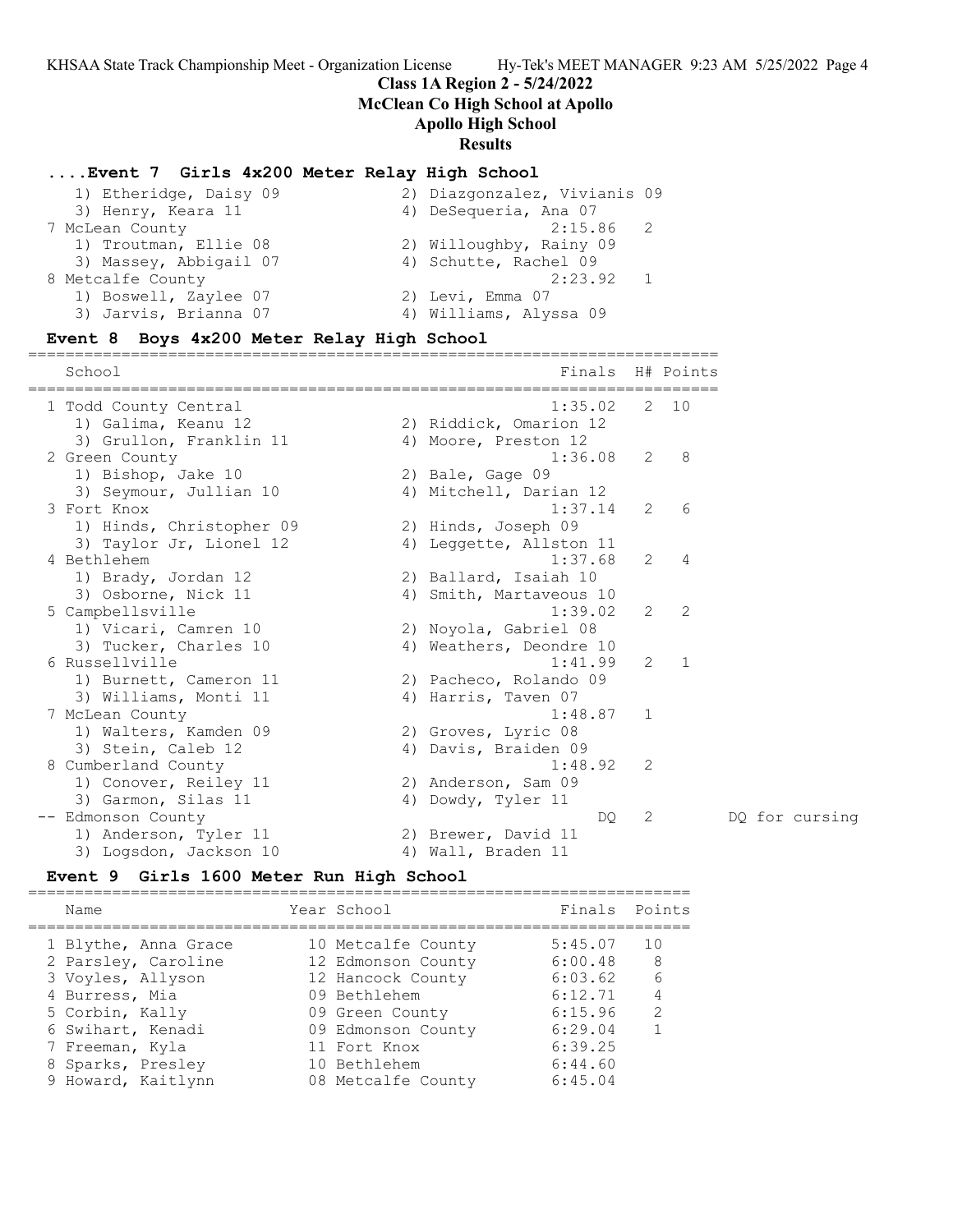### **Class 1A Region 2 - 5/24/2022**

**McClean Co High School at Apollo**

### **Apollo High School**

#### **Results**

#### **....Event 9 Girls 1600 Meter Run High School**

| 10 Beaulieu, Alexa  | 10 Fort Knox           | 7:00.36 |
|---------------------|------------------------|---------|
| 11 Nevitt, Julianna | 10 Hancock County      | 7:12.26 |
| 12 Prather, Aly     | 10 Todd County Central | 7:52.53 |

# **Event 10 Boys 1600 Meter Run High School**

==========================================================================

| Name                 | Year School                    | Finals H# Points |                |                |
|----------------------|--------------------------------|------------------|----------------|----------------|
| 1 Marr, Jayden       | 10 Green County                | 4:39.79          |                | 2 10           |
| 2 Jewell, Zach       | 12 Green County                | 4:50.38          | 2              | 8              |
| 3 Scott, Garrett     | 11 Cumberland County 4:51.45   |                  | 2              | 6              |
| 4 Riggs, Isaac       | 09 Bethlehem                   | 4:52.91          | 2              | $\overline{4}$ |
| 5 Weston, Max        | 11 Bethlehem                   | 4:59.01          | $\overline{2}$ | $\overline{2}$ |
| 6 Lindsey, Brandon   | 11 Edmonson County             | 5:06.75          | 2              |                |
| 7 DeJarnette, Nolan  | 12 Hancock County 5:06.82      |                  | 2              |                |
| 8 Brooks, Logan      | 12 Edmonson County 5:14.04     |                  | $\overline{2}$ |                |
| 9 Comer, John Morgan | 12 Monroe County               | 5:16.21          | $\overline{2}$ |                |
| 10 Smith, Wyatt      | 09 Campbellsville 5:18.25      |                  | $\mathbf{1}$   |                |
| 11 Shelley, Parker   | 08 Cumberland County 5:20.36   |                  | $\overline{2}$ |                |
| 12 Stephens, Hunter  | 08 Hancock County              | 5:21.43          | $\mathbf{1}$   |                |
| 13 Mattingly, Isaiah | 09 Washington County 5:26.34   |                  | $\mathbf 1$    |                |
| 14 Taylor, Charles   | 5:40.76<br>11 Fort Knox        |                  | $\overline{2}$ |                |
| 15 Smith, Brayson    | 10 McLean County               | 5:46.77          | $\mathbf{1}$   |                |
| 16 Jones, Jesse      | 12 McLean County               | 6:03.56          | $\mathbf{1}$   |                |
| 17 Gray, Laityn      | 07 Campbellsville 6:04.63      |                  | $\mathbf{1}$   |                |
| 18 Dulin, Conner     | 09 Todd County Central 6:12.26 |                  | $\mathbf{1}$   |                |
| 19 Bartley, Hunter   | 09 Washington County 6:24.19   |                  | $\mathbf{1}$   |                |
| 20 Payne, Matthew    | 09 Owensboro Catholic          | 6:58.98          |                |                |

#### **Event 11 Girls 4x100 Meter Relay High School**

========================================================================== School **Finals** H# Points ========================================================================== 1 Owensboro Catholic 1) Staples, Carol 12 2) Shelton, Maleigha 12 3) Bailey, Mallary 10 (4) Cecil, Emilee 12 2 Bethlehem 54.69 2 8 1) Lee, Rebecca 12 2) Young, Khloe 09 3) Lozano, Mariela 09 4) Thurmond, Carlie 10 3 Edmonson County 55.23 2 6 1) Cook, Jenna 09 2) Cena, Emma Grace 12 3) Compton, Christina 11 4) Vincent, Lilly Jane 11 4 Green County 55.41 2 4 1) Renfrow, Emma 12 2) Purvis, Brianna 12 3) Shively, Makyla 08 4) Creason, Amelia 11 5 Fort Knox 55.81 2 2 1) Etheridge, Daisy 09  $\hskip1cm$  2) Jones, Sarah 10 3) Wizzart, Amirah Aaron 10  $\hskip10mm$  4) Henry, Keara 11 6 Todd County Central 56.57 2 1 1) Chamberlin, Melanie 10 2) Hines, Caitlin 10 3) Peterson, Yasmne 12 (4) Scott, Ava 09 7 Cumberland County 59.05 2 1) Myers, Alena 07 2) Myers, Candice 08 3) Fletcher, Preslie 09 4) Alexander, Raelyn 07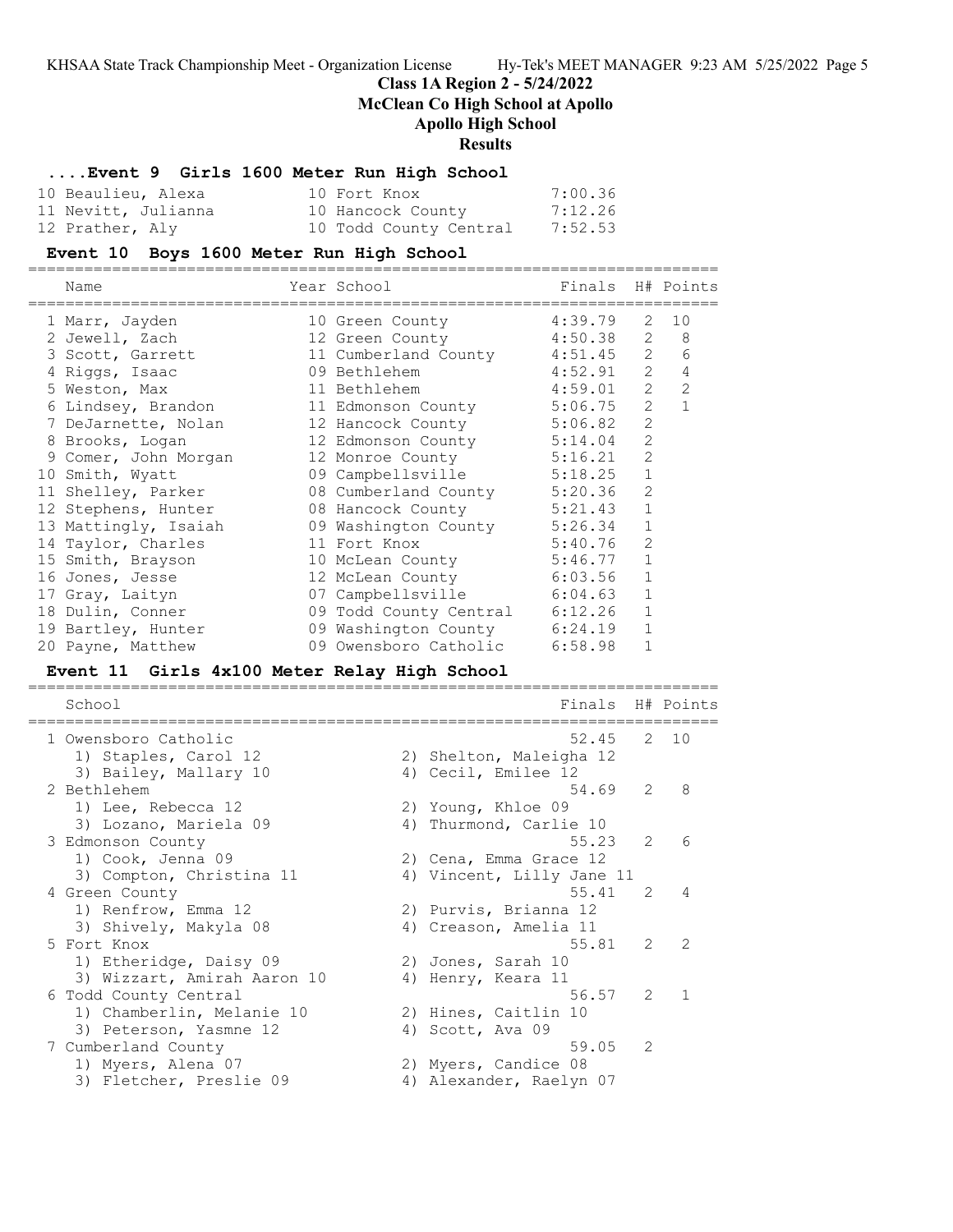**Class 1A Region 2 - 5/24/2022**

**McClean Co High School at Apollo**

# **Apollo High School**

# **Results**

#### **....Event 11 Girls 4x100 Meter Relay High School**

|                       | 1:01.27 | $\overline{1}$                                                                                                                                                                     |
|-----------------------|---------|------------------------------------------------------------------------------------------------------------------------------------------------------------------------------------|
| 1) Bethel, Jordyn 07  |         |                                                                                                                                                                                    |
| 3) Rogers, Rose 08    |         |                                                                                                                                                                                    |
|                       |         |                                                                                                                                                                                    |
| 1) Troutman, Ellie 08 |         |                                                                                                                                                                                    |
| 3) Schutte, Rachel 09 |         |                                                                                                                                                                                    |
|                       |         |                                                                                                                                                                                    |
| 1) Boswell, Zaylee 07 |         |                                                                                                                                                                                    |
| 3) Jarvis, Brianna 07 |         |                                                                                                                                                                                    |
|                       |         | 2) Wynn, Aryiah 07<br>4) Kennedy, Akyiah 08<br>$1:02.97$ 2<br>2) Massey, Abbigail 07<br>4) Willoughby, Rainy 09<br>$1:04.55$ 1<br>2) Keller, Corrine 07<br>4) Matheson, Brianna 07 |

#### **Event 12 Boys 4x100 Meter Relay High School**

========================================================================== School **Finals H**# Points ========================================================================== 1 Fort Knox 46.65 2 10 1) Taylor Jr, Lionel 12 (2) Hinds, Joseph 09 3) Hinds, Christopher 09 (4) Gracia, Julio 11 2 McLean County 47.05 2 8 1) Clayton, Zach 11 2) Durbin, Bryce 12 3) McElvain, Kadyn 12 14) Millay, Edwin 12 3 Bethlehem 47.47 2 6 1) Brady, Jordan 12 2) Ballard, Isaiah 10 3) Osborne, Nick 11 4) Smith, Martaveous 10 4 Campbellsville 47.51 2 4 1) Vicari, Camren 10 2) Tucker, Charles 10 3) Noyola, Gabriel 08 4) Weathers, Deondre 10 5 Monroe County 47.56 2 2 1) Baxter, Brayden 09 12) Howard, Lucas 11 3) Simmons, Greg 09 4) Sheffield, Tate 11 6 Hancock County 49.18 2 1 1) Shearn, Hayden 09 2) Embry, Eli 08 3) London, Mehkel 08 4) Carroll, Matthew 08 7 Metcalfe County 2008 12:00 12:00 12:00 12:00 12:00 12:00 12:00 12:00 12:00 12:00 12:00 12:00 12:00 12:00 12:0 1) Estes, Mason 10 2) Neal, Tyler 11 3) Thurmond, Tristan 11 4) Alderson, Devan 12 8 Washington County 49.50 1 1) Mudd, Jolon 09 2) Coulter, Brandon 10 3) Carrico, Lucas 10 (4) Smurphat, Nick 10 9 Russellville 50.16 2 1) Burnett, Cameron 11 2) Pacheco, Rolando 09 3) Williams, Monti 11 (4) Harris, Taven 07 10 Edmonson County 60.49 1 1) Shields, Blake 09 2) Turner, Conner 10 3) Daughtery, Ace 09 14) Kieth, Payton 11 11 Caverna 50.90 1 1) Rowlett, Desmond 10 2) Sanderson, Briley 09 3) Waggoner, LaDarius 09 4) Grimes, Dominic 09 12 Cumberland County 54.02 1 1) Anderson, Sam 09 2) Dowdy, Tyler 11 3) Garmon, Silas 11 (4) Gregory, Kenny 09 -- Owensboro Catholic DQ 1 1) Woodward, Cameron 08 (2) Boarman, Brice 11 3) Pheh, Bart 09 (4) Dickens, Lance 12 3) Pheh, Bart 09 (a) Dickens, Lance 12<br>-- Todd County Central (b) Dickens, Lance 12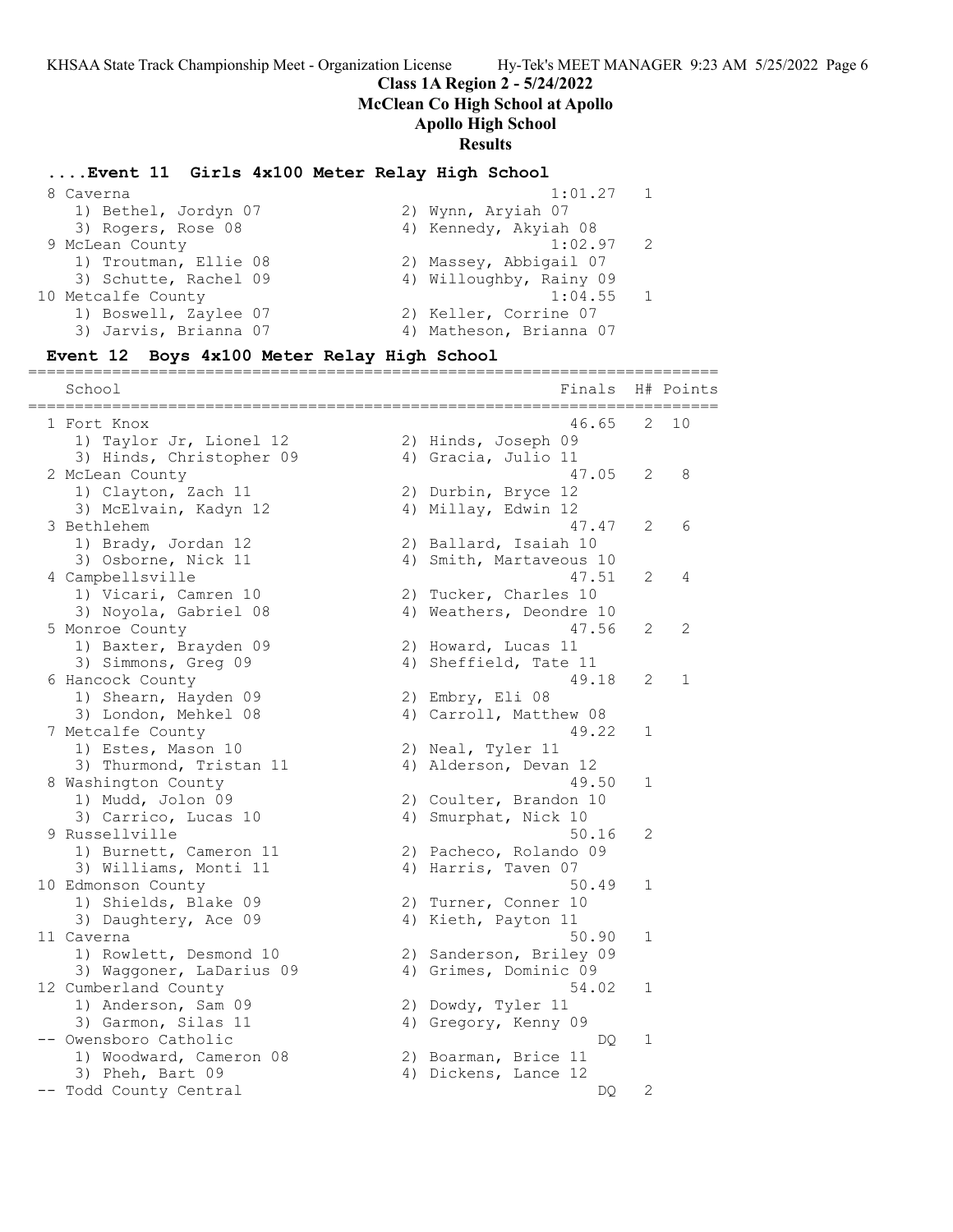# **Class 1A Region 2 - 5/24/2022**

**McClean Co High School at Apollo**

# **Apollo High School**

# **Results**

# **....Event 12 Boys 4x100 Meter Relay High School**

 1) Borders, Fisher 10 2) Riddick, Omarion 12 3) Galima, Keanu 12 (4) Moore, Preston 12

#### **Event 13 Girls 400 Meter Dash High School** ==========================================================================

| Name                   | Year School<br>-------------- | Finals H# Points |                |                |
|------------------------|-------------------------------|------------------|----------------|----------------|
| 1 Miles, Tessa         | 09 Bethlehem                  | 1:02.92          |                | $3 - 10$       |
| 2 Ralph, Lexus         | 11 Hancock County             | 1:04.23          | 3              | 8              |
| 3 Thurmond, Zoe        | 07 Bethlehem                  | 1:04.87 3        |                | 6              |
| 4 Coppola, Cate        | 09 Green County 1:05.85       |                  | $\mathcal{S}$  | 4              |
| 5 Craft, Graci         | 10 Cumberland County 1:08.29  |                  | $\mathcal{S}$  | 2              |
| 6 Morris, Jermani      | 10 Russellville 1:08.64       |                  | 2              | $\overline{1}$ |
| 7 Hammes, Jessi        | 10 Washington County          | 1:08.67          | 3              |                |
| 8 London, Jalisa       | 07 Metcalfe County            | 1:09.71          | $\overline{2}$ |                |
| 9 Cena, Emma Grace     | 12 Edmonson County            | 1:09.72          | 3              |                |
| 10 Cook, Jenna         | 09 Edmonson County            | 1:11.52          | 3              |                |
| 11 Chamberlin, Melanie | 10 Todd County Central        | 1:12.13          | $\overline{2}$ |                |
| 12 Frailley, Bree      | 11 McLean County              | 1:12.31          | $\mathbf{1}$   |                |
| 13 Blythe, Anna Grace  | 10 Metcalfe County            | 1:13.18          | $\mathbf{1}$   |                |
| 14 Bennett, Alizzia    | 08 Monroe County              | 1:13.47          | $\overline{2}$ |                |
| 15 Weatherholt, Sydney | 10 Hancock County             | 1:13.51          | $\overline{2}$ |                |
| 16 Massey, Abbigail    | 07 McLean County              | 1:14.02          | $\mathbf 1$    |                |
| 17 Williams, Asilah    | 09 Fort Knox                  | 1:20.57          |                |                |
| 18 Lancaster, Sklyar   | 12 Todd County Central        | 1:20.88          |                |                |

# **Event 14 Boys 400 Meter Dash High School**

| H# Points      |
|----------------|
| 10             |
| 8              |
| 6              |
| 4              |
| $\overline{2}$ |
|                |
|                |
|                |
|                |
|                |
|                |
|                |
|                |
|                |
|                |
|                |
|                |

# **Event 15 Girls 300 Meter Hurdles High School**

==========================================================================

| Name                                    | Year School                           | Finals H# Points      |          |          |
|-----------------------------------------|---------------------------------------|-----------------------|----------|----------|
| 1 Thurmond, Carlie<br>2 Bailey, Mallary | 10 Bethlehem<br>10 Owensboro Catholic | $52.13$ 2 10<br>52.87 |          | 2 8      |
| 3 Blaydes, Mia                          | 09 Green County                       | 53 02                 | $\sim$ 2 | $\sim$ 6 |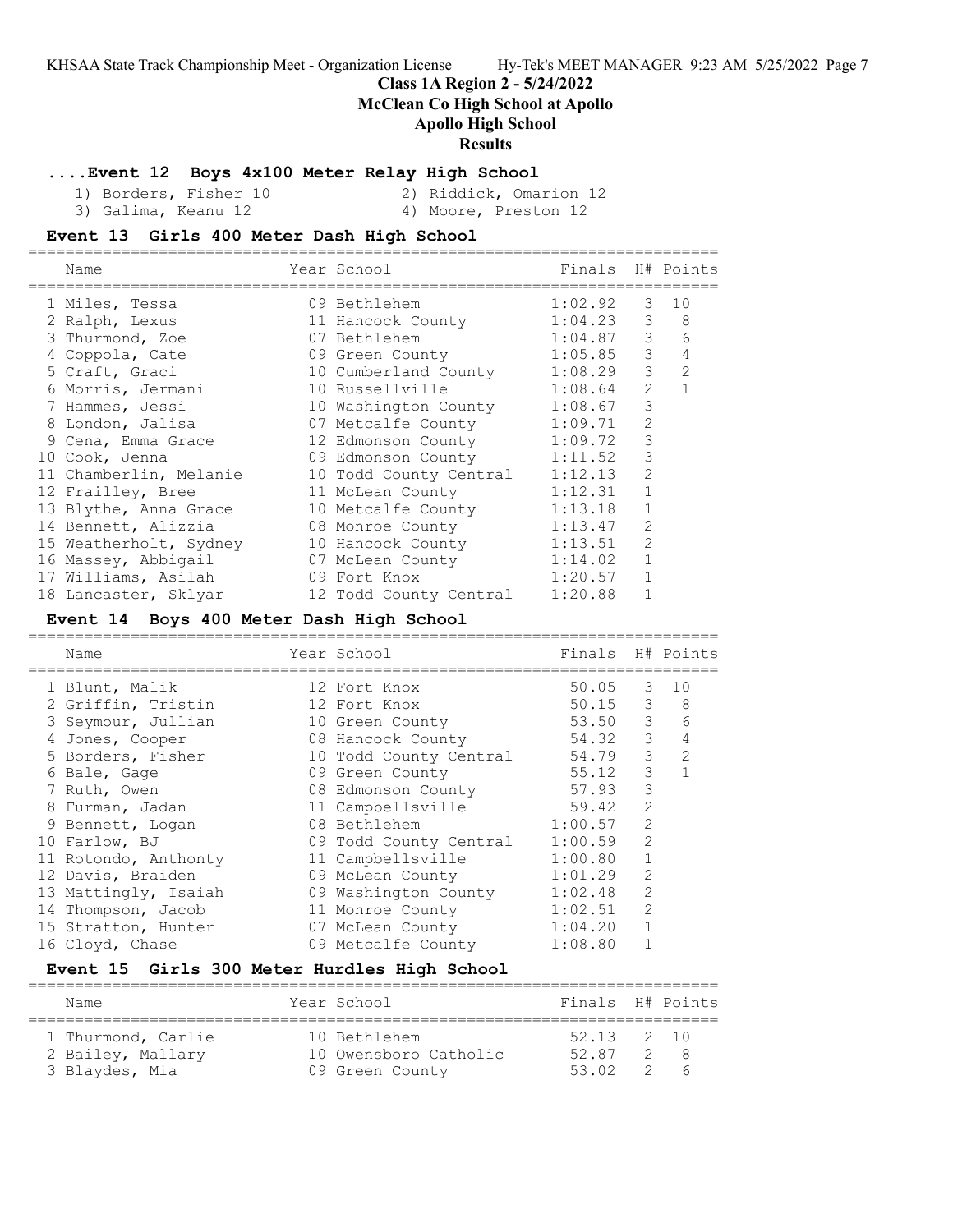# **Class 1A Region 2 - 5/24/2022 McClean Co High School at Apollo**

# **Apollo High School**

# **Results**

# **....Event 15 Girls 300 Meter Hurdles High School**

| 4 Miles, Ashlyn        | 09 Bethlehem           | 53.39   | $\mathcal{L}$ | $\sim$ 4 |
|------------------------|------------------------|---------|---------------|----------|
| 5 Emmons, Emma         | 08 Green County        | 54.48   | 2             |          |
| 6 Gaspar, Leilanikai   | 09 Fort Knox           | 58.77   | 2 1           |          |
| 7 Elmore, Abby         | 08 Cumberland County   | 1:02.42 |               |          |
| 8 Compton, Christina   | 11 Edmonson County     | 1:04.08 |               |          |
| 9 Williams, Asilah     | 09 Fort Knox           | 1:05.99 |               |          |
| 10 Lancaster, Scarlett | 09 Todd County Central | 1:08.44 |               |          |

# **Event 16 Boys 300 Meter Hurdles High School**

| Name                | Year School            | Finals H# Points |               |                 |
|---------------------|------------------------|------------------|---------------|-----------------|
| 1 McElvain, Kadyn   | 12 McLean County       | 41.44            | 2             | 10              |
| 2 Keith, Jacob      | 12 Green County        | 41.88            | 2             | - 8             |
| 3 Bishop, Jake      | 10 Green County        | 46.13            | 2             | $6\overline{6}$ |
| 4 Pacheco, Rolando  | 09 Russellville        | 47.34            | 2             | $\overline{4}$  |
| 5 Johnson, Jaron    | 07 Campbellsville      | 49.22            | 2             | 2               |
| 6 Crepps, George    | 12 Bethlehem           | 50.52            | $\mathbf{1}$  | $\overline{1}$  |
| 7 Prunty, Jarrett   | 12 Edmonson County     | 51.95            | 2             |                 |
| 8 Chumnoeur, Byon   | 07 Fort Knox           | 52.73            | 2             |                 |
| 9 Smith, La'Danien  | 07 Campbellsville      | 53.18            | $\mathcal{L}$ |                 |
| 10 McDonald, Andrew | 12 Todd County Central | 54.76            | $\mathbf{1}$  |                 |
| 11 Bennett, Logan   | 08 Bethlehem           | 55.58            |               |                 |
| 12 Embry, Eli       | 08 Hancock County      | 56.80            |               |                 |

# **Event 17 Girls 800 Meter Run High School**

| Name                      | Year School               | Finals Points |    |
|---------------------------|---------------------------|---------------|----|
| 1 Miles, Tessa            | 09 Bethlehem              | 2:36.75       | 10 |
| 2 Williams, Cariann       | 08 Edmonson County        | 2:37.13       | 8  |
| 3 Ross, Isabella          | 08 Hancock County         | 2:46.22       | 6  |
| 4 Ralph, Lexus            | 11 Hancock County 2:49.34 |               | 4  |
| 5 Craft, Graci            | 10 Cumberland County      | 2:49.43       | 2  |
| 6 Corbin, Kally           | 09 Green County           | 2:53.35       |    |
| 7 Swihart, Kenadi         | 09 Edmonson County        | 2:56.52       |    |
| 8 Freeman, Kyla           | 11 Fort Knox              | 3:01.88       |    |
| 9 Burress, Mia            | 09 Bethlehem              | 3:02.90       |    |
| 10 Diazgonzalez, Vivianis | 09 Fort Knox              | 3:04.24       |    |
| 11 Proffitt, Hannah       | 11 Monroe County          | 3:11.22       |    |
| 12 Keller, Corrine        | 07 Metcalfe County        | 3:15.93       |    |
| 13 Taylor, Alexis         | 10 Monroe County          | 3:16.75       |    |
| 14 Martin, Josie          | 09 McLean County          | 3:18.06       |    |
| 15 Hammes, Jillian        | 10 Washington County      | 3:24.94       |    |
| 16 Hayden, Kate           | 09 McLean County          | 3:25.87       |    |
| 17 Thompson, Morgan       | 10 Washington County      | 3:29.63       |    |
| 18 Keller, Shiloh         | 09 Metcalfe County        | 3:52.52       |    |
|                           |                           |               |    |

# **Event 18 Boys 800 Meter Run High School**

| Name                               | Year School |                                         | Finals H# Points                |  |
|------------------------------------|-------------|-----------------------------------------|---------------------------------|--|
| 1 Scott, Garrett<br>2 Marr, Jayden |             | 11 Cumberland County<br>10 Green County | $2:08.11$ 2 10<br>$2:09.68$ 2 8 |  |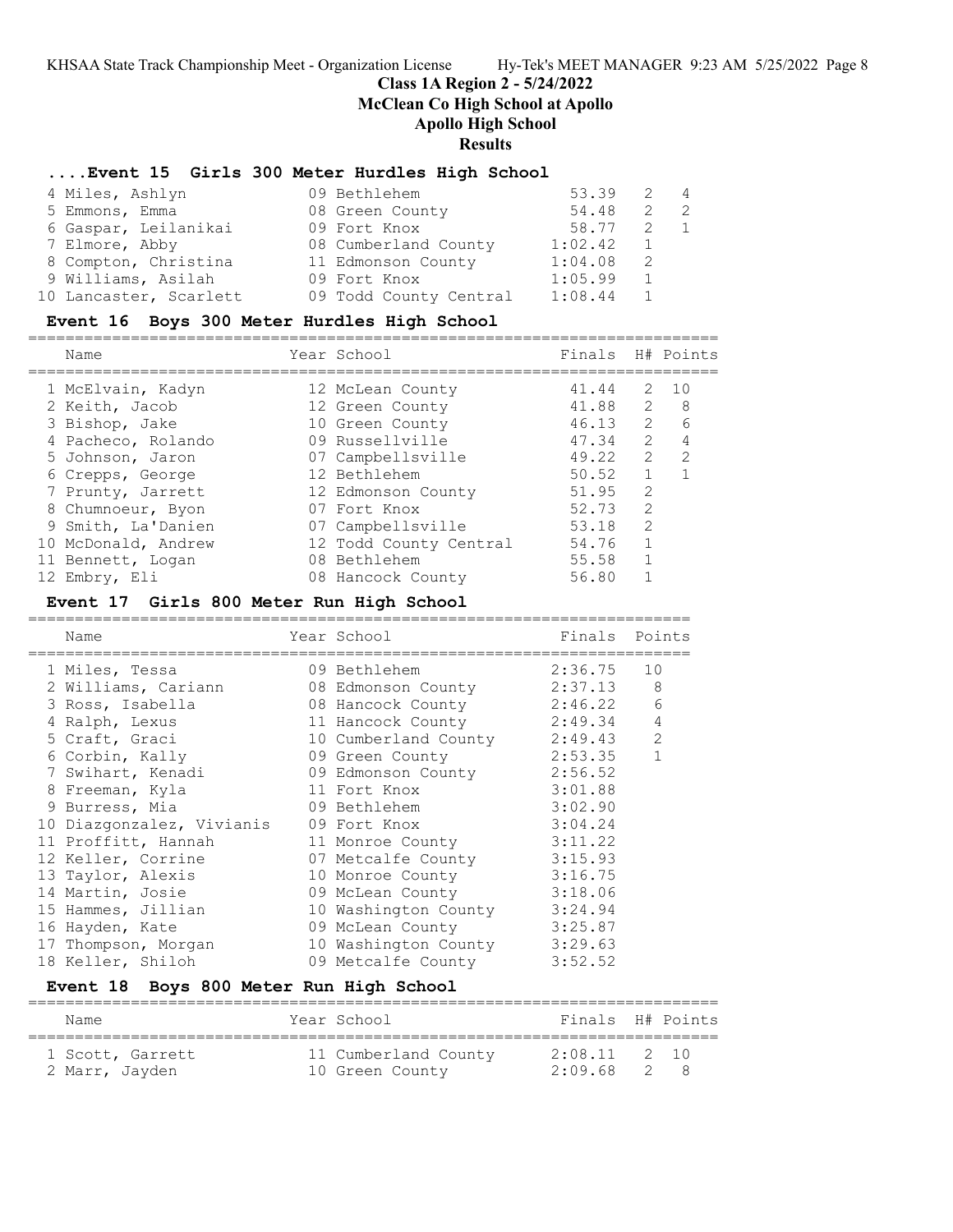### **Class 1A Region 2 - 5/24/2022**

**McClean Co High School at Apollo**

# **Apollo High School**

#### **Results**

### **....Event 18 Boys 800 Meter Run High School**

|                                                                                                                                                                                                                                                                                                                                                  | 2:12.31                                                                                                                                                                                                                                                                                                                             | 2                                                                                                       | 6                                                                   |
|--------------------------------------------------------------------------------------------------------------------------------------------------------------------------------------------------------------------------------------------------------------------------------------------------------------------------------------------------|-------------------------------------------------------------------------------------------------------------------------------------------------------------------------------------------------------------------------------------------------------------------------------------------------------------------------------------|---------------------------------------------------------------------------------------------------------|---------------------------------------------------------------------|
|                                                                                                                                                                                                                                                                                                                                                  |                                                                                                                                                                                                                                                                                                                                     | 2                                                                                                       | $\overline{4}$                                                      |
|                                                                                                                                                                                                                                                                                                                                                  |                                                                                                                                                                                                                                                                                                                                     | 2                                                                                                       | 2                                                                   |
|                                                                                                                                                                                                                                                                                                                                                  |                                                                                                                                                                                                                                                                                                                                     |                                                                                                         | $\mathbf{1}$                                                        |
|                                                                                                                                                                                                                                                                                                                                                  | 2:20.17                                                                                                                                                                                                                                                                                                                             | 2                                                                                                       |                                                                     |
|                                                                                                                                                                                                                                                                                                                                                  |                                                                                                                                                                                                                                                                                                                                     | 2                                                                                                       |                                                                     |
|                                                                                                                                                                                                                                                                                                                                                  |                                                                                                                                                                                                                                                                                                                                     | 2                                                                                                       |                                                                     |
|                                                                                                                                                                                                                                                                                                                                                  |                                                                                                                                                                                                                                                                                                                                     | 2                                                                                                       |                                                                     |
|                                                                                                                                                                                                                                                                                                                                                  |                                                                                                                                                                                                                                                                                                                                     | $\overline{c}$                                                                                          |                                                                     |
|                                                                                                                                                                                                                                                                                                                                                  |                                                                                                                                                                                                                                                                                                                                     | $\mathbf{1}$                                                                                            |                                                                     |
|                                                                                                                                                                                                                                                                                                                                                  |                                                                                                                                                                                                                                                                                                                                     | 2                                                                                                       |                                                                     |
|                                                                                                                                                                                                                                                                                                                                                  |                                                                                                                                                                                                                                                                                                                                     | $\mathbf{1}$                                                                                            |                                                                     |
|                                                                                                                                                                                                                                                                                                                                                  |                                                                                                                                                                                                                                                                                                                                     | $\mathbf{1}$                                                                                            |                                                                     |
|                                                                                                                                                                                                                                                                                                                                                  | 2:46.56                                                                                                                                                                                                                                                                                                                             | $\mathbf{1}$                                                                                            |                                                                     |
|                                                                                                                                                                                                                                                                                                                                                  |                                                                                                                                                                                                                                                                                                                                     | $\mathbf{1}$                                                                                            |                                                                     |
|                                                                                                                                                                                                                                                                                                                                                  |                                                                                                                                                                                                                                                                                                                                     | $\mathbf{1}$                                                                                            |                                                                     |
|                                                                                                                                                                                                                                                                                                                                                  |                                                                                                                                                                                                                                                                                                                                     | $\mathbf{1}$                                                                                            |                                                                     |
| 3 Jewell, Zach<br>4 Weston, Max<br>5 Bogan, Darrion<br>6 McCoy, Challen<br>7 Taylor, Charles<br>8 Henson, Noah<br>9 DeJarnette, Nolan<br>10 Franich, Landon<br>11 Wood, Ayden<br>12 Morgan, Kaden<br>13 Mattingly, Isaiah<br>14 Farfan, Jose<br>15 Trivett, Haden<br>16 Miller, Jaran<br>17 Leachman, Noah<br>18 Nelson, Ian<br>19 Eastham, Alex | 12 Green County<br>11 Bethlehem<br>11 Fort Knox<br>11 Bethlehem<br>11 Fort Knox<br>08 Hancock County<br>12 Hancock County<br>11 Todd County Central<br>09 Cumberland County<br>09 Washington County<br>11 Monroe County<br>11 Monroe County<br>10 Todd County Central<br>08 Campbellsville<br>10 McLean County<br>10 Campbellsville | 2:20.21<br>2:20.28<br>09 Edmonson County 2:23.70<br>2:33.33<br>2:38.57<br>3:00.22<br>3:18.06<br>3:52.83 | 2:14.16<br>2:17.08<br>2<br>2:18.27<br>2:42.13<br>2:43.87<br>2:45.11 |

### **Event 19 Girls 200 Meter Dash High School**

========================================================================== Name Year School Finals H# Points ========================================================================== 1 Morris, Jermani 10 Russellville 27.89 4 10 2 Rice, Kashlynn 11 McLean County 28.20 3 8 3 Vincent, Lilly Jane 11 Edmonson County 28.29 4 6 4 Hammes, Jessi 10 Washington County 28.41 4 4 5 Dowlen, Anastasia 12 Russellville 28.83 4 2 6 Cecil, Emilee 12 Owensboro Catholic 29.12 3 1 7 Lee, Rebecca 12 Bethlehem 29.30 3 8 Graves, Aubrey 11 Monroe County 29.60 3 9 Hines, Caitlin 10 Todd County Central 29.85 3 10 Thurmond, Carlie 10 Bethlehem 29.87 4 11 Peterson, Yasmne 12 Todd County Central 30.11 4 12 Shelton, Maleigha 12 Owensboro Catholic 30.23 4 13 Alexander, Raelyn 07 Cumberland County 30.76 4 14 Etheridge, Daisy 09 Fort Knox 31.07 2 15 Walls, Tessa 07 Hancock County 31.10 3 16 DeSequeria, Ana 07 Fort Knox 31.31 2 17 Matheson, Brianna 07 Metcalfe County 32.09 2 18 Bennett, Alizzia 08 Monroe County 32.25 3 19 Manor, Peytin **19 Manor, Peytin 19 Manor, Peytin 19 Manor**, Peytin **19 Manor**, 20 Manor, 20 Manor, 20 Manor, 20 Manor, 20 Manor, 20 Manor, 20 Manor, 20 Manor, 20 Manor, 20 Manor, 20 Manor, 20 Manor, 20 Manor, 20 Man 20 Rogers, Rose 08 Caverna 32.85 2 21 Baker, Jessica 11 Washington County 32.90 2 22 Jackson, Hannah 11 Hancock County 33.32 2 23 Gholston, Myricle 12 Campbellsville 33.44 2 24 Fletcher, Preslie and O9 Cumberland County 34.65 1 25 Wynn, Aryiah 07 Caverna 35.04 1 26 Willoughby, Rainy 09 McLean County 37.23 1 27 Levi, Emma 07 Metcalfe County 40.23 1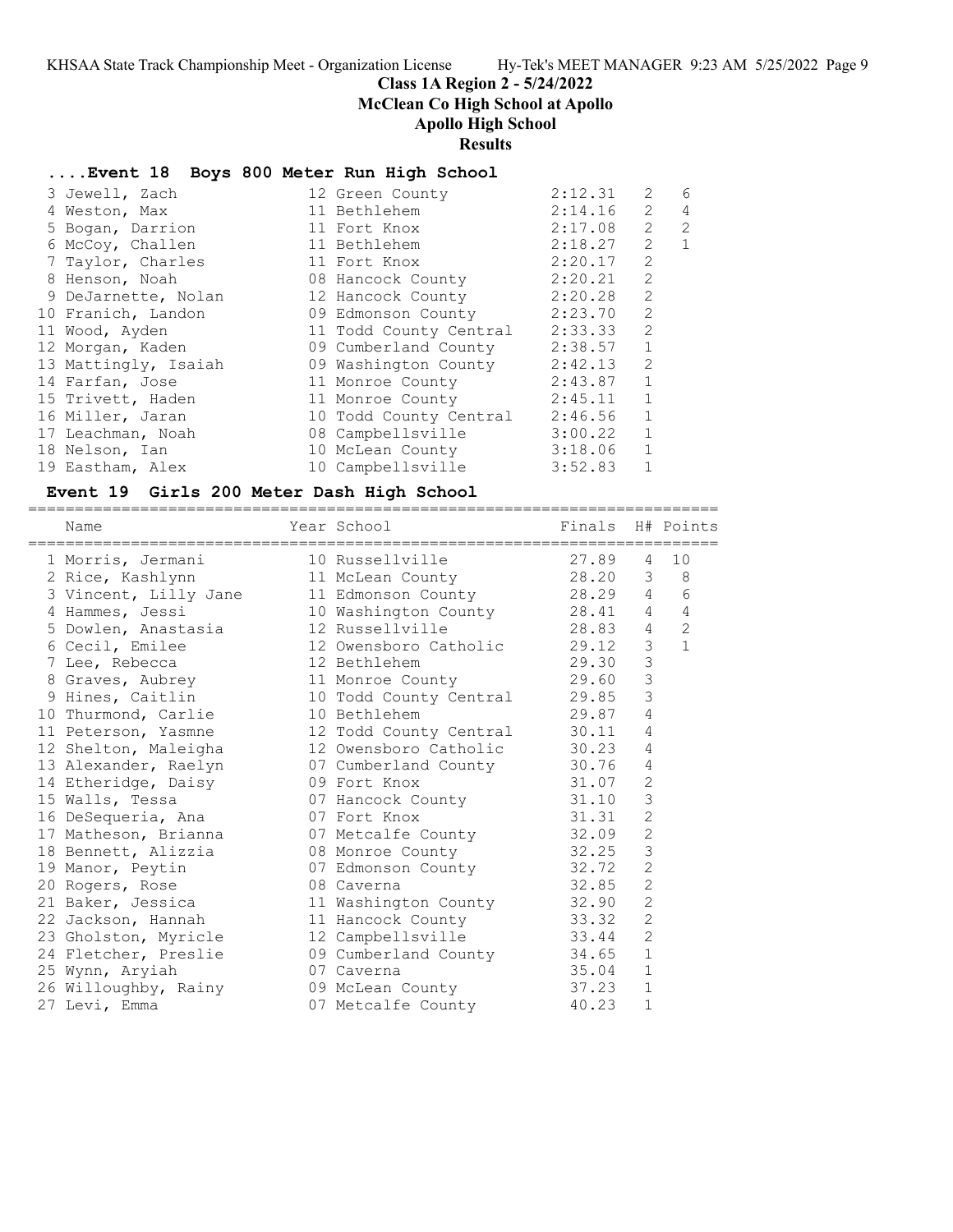# **Class 1A Region 2 - 5/24/2022 McClean Co High School at Apollo**

**Apollo High School**

**Results**

# **Event 20 Boys 200 Meter Dash High School**

| Name                                      | Year School                     | Finals<br>======================== |                | H# Points      |
|-------------------------------------------|---------------------------------|------------------------------------|----------------|----------------|
| 1 Blunt, Malik                            | 12 Fort Knox                    | 22.39                              | 4              | 10             |
| 2 Griffin, Tristin                        | 12 Fort Knox                    | 23.05                              | 4              | 8              |
| 3 Galima, Keanu                           | 12 Todd County Central          | 23.83                              | 4              | 6              |
| 4 Riddick, Omarion                        | 12 Todd County Central          | 24.14                              | 4              | $\overline{4}$ |
| 5 Vicari, Camren                          | 10 Campbellsville               | 24.17                              | 4              | 2              |
| 6 Seymour, Jullian                        | 10 Green County                 | 24.20                              | 4              | $\mathbf{1}$   |
| 7 Mitchell, Darian                        | 12 Green County                 | 25.19                              | 4              |                |
| 8 Shields, Blake                          | 09 Edmonson County              | 25.55                              | 2              |                |
| 9 Dowdy, Tyler                            | 11 Cumberland County            | 25.64                              | 3              |                |
| 10 Osborne, Nick                          | 11 Bethlehem                    | 25.73                              | 3              |                |
| 11 Burnett, Cameron                       | 11 Russellville                 | 25.76                              | $\overline{2}$ |                |
| 12 Millay, Edwin                          | 12 McLean County                | 25.87                              | $\overline{4}$ |                |
| 13 Williams, Monti                        | 11 Russellville                 | 25.88                              | 3              |                |
| 14 Noyola, Gabriel                        | 08 Campbellsville               | 26.05                              | 3              |                |
| 15 Jones, Cooper                          | 08 Hancock County               | 26.49                              | 3              |                |
| 16 Baker, Ben                             | 11 Hancock County               | 26.72                              | 3              |                |
| 17 Clayton, Zach                          | 11 McLean County                | 26.74                              | 3              |                |
| 18 Logsdon, Jackson                       | 10 Edmonson County              | 26.78                              | $\mathbf{2}$   |                |
| 19 Pacheco, Travis                        | 10 Monroe County                | 26.94                              | 3              |                |
| 20 Dawson, Ben                            | 10 Owensboro Catholic           | 27.09                              | $\mathbf{2}$   |                |
| 21 Smurphat, Nick                         | 10 Washington County            | 27.13                              | $\overline{c}$ |                |
| 22 Simmons, Greg                          | 09 Monroe County                | 27.38                              | $\overline{c}$ |                |
| 23 Mudd, Jolon                            | 09 Washington County            | 27.39                              | $\overline{2}$ |                |
| 24 Pheh, Bart                             | 09 Owensboro Catholic           | 27.76                              | 2              |                |
| 25 Conover, Reiley                        | 11 Cumberland County            | 29.11                              | 1              |                |
| 26 Cloyd, Chase                           | 09 Metcalfe County              | 31.68                              | 1              |                |
| Event 21 Girls 3200 Meter Run High School |                                 |                                    |                |                |
| Name                                      | Year School                     | Finals                             | Points         |                |
| 1 Coffey, Carlee                          | 12 Green County                 | 13:27.91                           | 10             |                |
| 2 London, Jalisa                          | 07 Metcalfe County              | 13:40.82                           | 8              |                |
| 3 Dalrymple, Maggie                       | 11 Bethlehem                    | 13:49.29                           | 6              |                |
| 4 Greenwell, Addy                         | 09 Bethlehem                    | 14:00.97                           | 4              |                |
| 5 Goetz, Ella Claire                      | 11 Owensboro Catholic           | 14:13.75                           | $\mathbf{2}$   |                |
| 6 Stringer, Rebecca                       | 09 Green County                 | 14:21.63                           | $\mathbf{1}$   |                |
| 7 Miller, Lilly                           | 12 Edmonson County              | 14:23.75                           |                |                |
| 8 Logsdon, Abby                           | 09 Edmonson County              | 15:40.46                           |                |                |
| 9 Howard, Kaitlynn                        | 08 Metcalfe County              | 16:03.39                           |                |                |
| Event 22                                  | Boys 3200 Meter Run High School |                                    |                |                |
| Name                                      | Year School                     | Finals                             | Points         |                |
|                                           |                                 |                                    |                |                |
| 1 Riggs, Isaac                            | 09 Bethlehem                    | 10:38.92                           | 10             |                |
| 2 Jewell, Zach                            | 12 Green County                 | 10:45.73                           | 8              |                |
| 3 Ballard, Jack                           | 10 Bethlehem                    | 10:51.29                           | 6              |                |
| 4 Brooks, Tyler                           | 09 Edmonson County              | 11:17.99                           | 4              |                |
| 5 Patterson, Ethan                        | 11 Green County                 | 11:32.82                           | 2              |                |
| 6 Byrd, Connor                            | 11 Campbellsville               | 11:40.44                           | 1              |                |
| 7 Luke, Charlie                           | 10 Fort Knox                    | 11:50.57                           |                |                |

==========================================================================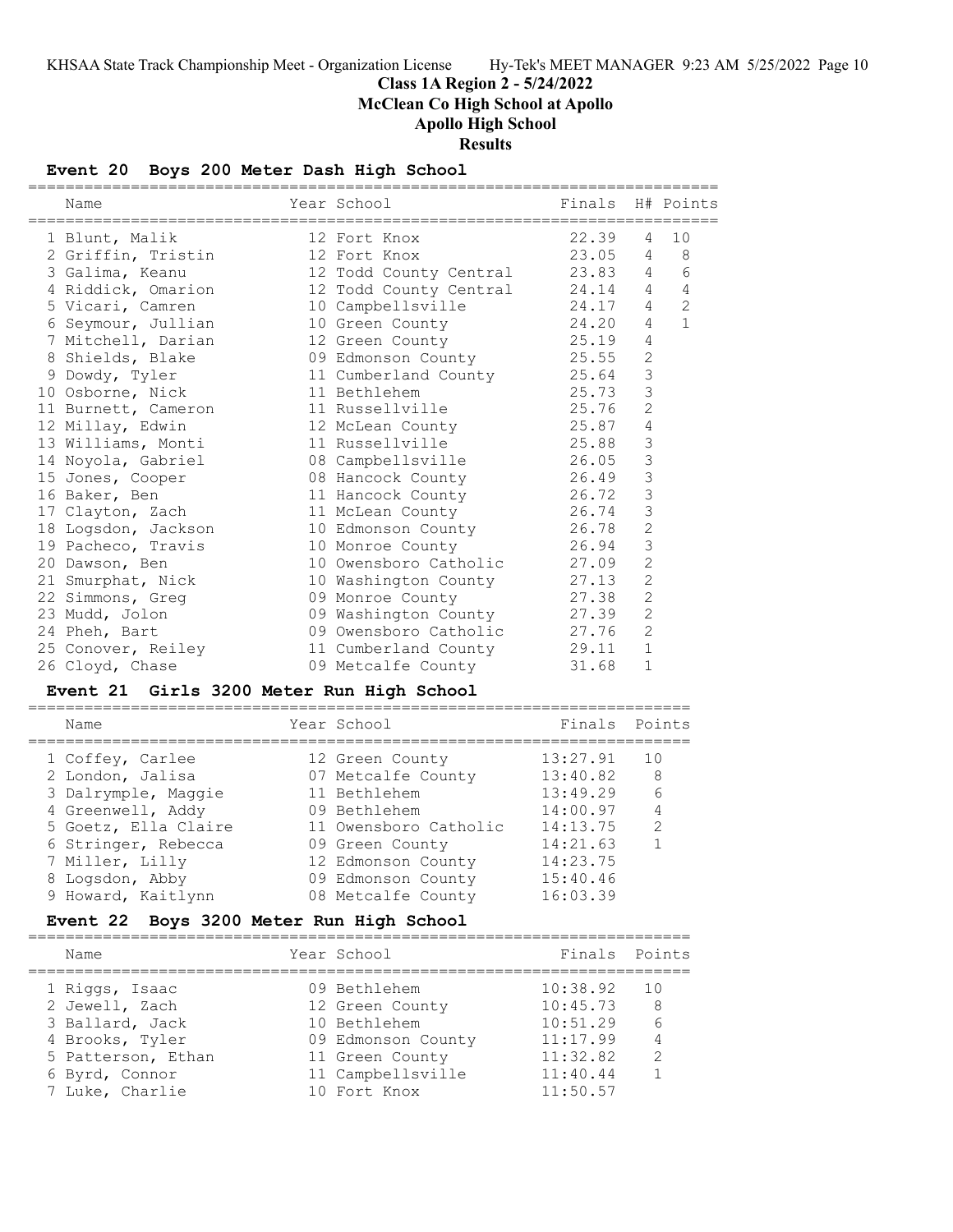**Class 1A Region 2 - 5/24/2022**

**McClean Co High School at Apollo**

### **Apollo High School**

#### **Results**

|                   |  |                    | Event 22 Boys 3200 Meter Run High School |          |
|-------------------|--|--------------------|------------------------------------------|----------|
| 8 Johnson, Ashton |  | 09 Edmonson County |                                          | 12:01.43 |
| 9 Gleason, Kipp   |  | 11 Fort Knox       |                                          | 12:41.08 |
| 10 Basham, Damion |  | 09 Hancock County  |                                          | 12:53.15 |

#### **Event 23 Girls 4x400 Meter Relay High School**

========================================================================== School Finals H# Points

| 201100 T                  |    | $1 + 114 + 5$           |               | H# POINLS      |
|---------------------------|----|-------------------------|---------------|----------------|
| 1 Bethlehem               |    | $4:28.16$ 2 10          |               |                |
| 1) Thurmond, Zoe 07       |    | 2) Young, Khloe 09      |               |                |
| 3) Miles, Tessa 09        |    | 4) Miles, Ashlyn 09     |               |                |
| 2 Edmonson County         |    | 4:29.14                 | $\mathcal{L}$ | $\mathcal{B}$  |
| 1) Vincent, Lilly Jane 11 |    | 2) Williams, Cariann 08 |               |                |
| 3) Parsley, Caroline 12   | 4) | Swihart, Kenadi 09      |               |                |
| 3 Green County            |    | 4:36.01                 | $\mathcal{L}$ | 6              |
| 1) Blaydes, Mia 09        |    | 2) Emmons, Emma 08      |               |                |
| 3) Abell, Meredith 09     |    | 4) Coppola, Cate 09     |               |                |
| 4 Hancock County          |    | $4:45.54$ 2             |               | $\overline{4}$ |
| 1) Weatherholt, Sydney 10 |    | 2) Voyles, Allyson 12   |               |                |
| 3) Ross, Isabella 08      |    | 4) Ralph, Lexus 11      |               |                |
| 5 Cumberland County       |    | 4:58.91                 | 2             | $\overline{2}$ |
| 1) Craft, Graci 10        |    | 2) Alexander, Raelyn 07 |               |                |
| 3) Myers, Candice 08      |    | 4) Elmore, Abby 08      |               |                |
| 6 Todd County Central     |    | $5:36.95$ 2             |               |                |
| 1) Chamberlin, Melanie 10 |    | 2) Delph, Darby 10      |               |                |
| 3) Lancaster, Sklyar 12   |    | 4) Prather, Aly 10      |               |                |
|                           |    |                         |               |                |

#### **Event 24 Boys 4x400 Meter Relay High School**

========================================================================== School **Finals H**# Points ========================================================================== 1 Green County 3:37.13 2 10 1) Seymour, Jullian 10 (2) Bale, Gage 09 3) Mitchell, Darian 12 4) Keith, Jacob 12 2 Fort Knox 3:37.72 2 8 1) Bogan, Darrion 11 2) Leggette, Allston 11 3) Taylor Jr, Lionel 12 (4) Gray, Jamarion 08 3 McLean County 3:44.20 2 6 1) Clayton, Zach 11 2) Millay, Edwin 12 3) Durbin, Bryce 12 4) McElvain, Kadyn 12 4 Edmonson County 3:49.86 2 4 1) Brewer, David 11 2) Anderson, Tyler 11 3) Lindsey, Brandon 11 (4) Wall, Braden 11 5 Todd County Central 4:00.32 2 2 1) Borders, Fisher 10 2) Wheelock, Cameron 11 3) Moore, Preston 12 (4) Farlow, BJ 09 6 Bethlehem 4:03.53 1 1 1) Boren, Caden 11 2) Bennett, Logan 08 3) McCoy, Challen 11 4) Weston, Max 11 7 Campbellsville 4:04.25 2 1) Furman, Jadan 11 2) Calhoun, Shaiden 08 3) Rotondo, Anthonty 11 4) Smith, Wyatt 09 8 Cumberland County 4:06.20 2

1) Scott, Garrett 11 2) Shelley, Parker 08